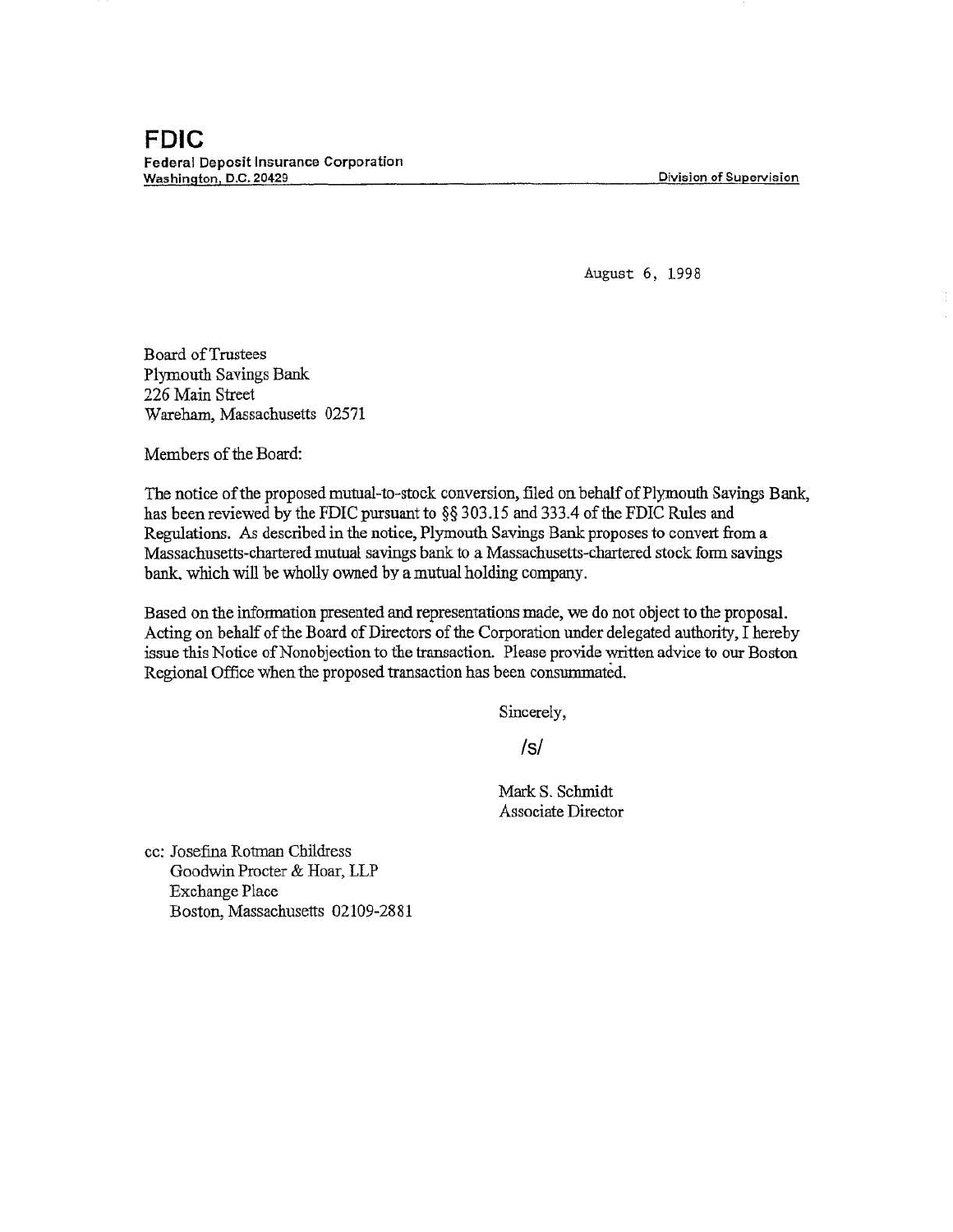## FEDERAL DEPOSIT INSURANCE CORPORATION

RE: Plymouth Savings Bank Wareham, Massachusetts

Applications for Federal Deposit Insurance and Consent to Merge

## **ORDER AND BASIS FOR CORPORATION APPROVAL**

Pursuant to Sections 5 and 18(c) and other provisions of the Federal Deposit Insurance Act, applications have been filed on behalf of Plymouth Interim Mutual Bank, Wareham, Massachusetts, a newly formed, Bank Insurance Fund member, state-chartered mutual savings bank and Plymouth Interim Stock Bank, Wareham, Massachusetts (Stock Bank), a newly formed, Bank Insurance Fund member, state-chartered stock savings bank for federal deposit insurance and for the FDIC's consent to merge Stock Bank with Plymouth Savings Bank, Wareham, Massachusetts (PSB), a Bank Insurance Fund member, statechartered mutual savings bank with total resources of \$749,840,000 and total deposits of \$647,233,000 as of March 31, 1998.

This transaction is the result of PSB's plan of reorganization which, solely to facilitate this undertaking, includes:

1) the formation of a de novo mutual savings bank to be named Plymouth Interim Mutual Bank (New Mutual);

2) the immediate reorganization of New Mutual as a State-chartered mutual holding company to be named Plymouth Bancorp, Inc. (PBI);

3) the formation of a new stock savings bank, a subsidiary of PBI, which will be named Plymouth Interim Stock Bank (Stock Bank); and

4) the merger of PSB and Stock Bank, with the resultant institution retaining the charter and by-laws of Stock Bank and the name Plymouth Savings Bank.

Plymouth Savings Bank will be a wholly owned subsidiary of PBL The principal office will be at 226 Main Street, Wareham, Massachusetts, the present location of PSB.

A review of available information, including the Community Reinvestment Act (CRA) Statements of the proponent, discloses no inconsistencies with the purposes of the CRA. The new institution is expected to continue to meet the credit needs of its entire community, consistent with the safe and sound operation of the institution.

Favorable findings have been accorded to all factors considered pertinent to each application. Accordingly, it is the FDIC's judgment that the applications should be and hereby are approved subject to the following conditions:

1. That federal deposit insurance shall not become effective unless and until the applicants have been established as a stock savings bank and a mutual savings bank by the State authority and PBI has been established as a mutual holding company by the State authority.

2. PSB must receive final approval from the appropriate State Authority and the Board of Governors of the Federal Reserve System for establishment of the stock savings bank and the holding company and for acquisition of the bank by, the holding company.